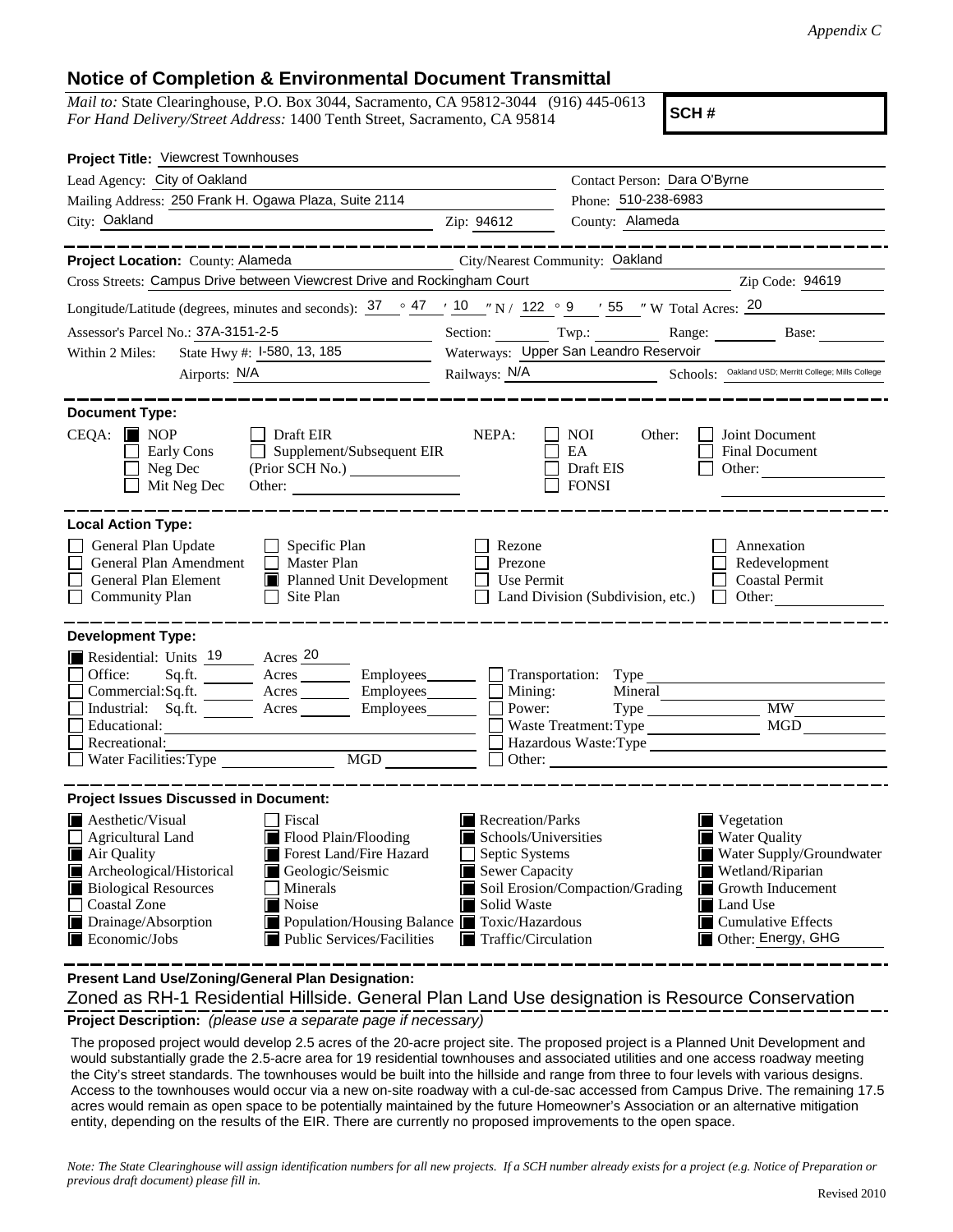## **Reviewing Agencies Checklist**<br>Lead Agencies may recommend State Cl

|                                    | Lead Agencies may recommend State Clearinghouse distribution by marking agencies below with and "X".<br>If you have already sent your document to the agency please denote that with an "S". |              |                                                                                                                                                      |  |
|------------------------------------|----------------------------------------------------------------------------------------------------------------------------------------------------------------------------------------------|--------------|------------------------------------------------------------------------------------------------------------------------------------------------------|--|
| X                                  | Air Resources Board                                                                                                                                                                          | X.           | Office of Historic Preservation                                                                                                                      |  |
|                                    | Boating & Waterways, Department of                                                                                                                                                           |              | Office of Public School Construction                                                                                                                 |  |
|                                    | California Emergency Management Agency                                                                                                                                                       |              | Parks & Recreation, Department of                                                                                                                    |  |
| X                                  | California Highway Patrol                                                                                                                                                                    |              | Pesticide Regulation, Department of                                                                                                                  |  |
| X                                  | Caltrans District # 4                                                                                                                                                                        |              | <b>Public Utilities Commission</b>                                                                                                                   |  |
|                                    | <b>Caltrans Division of Aeronautics</b>                                                                                                                                                      | $\mathsf{X}$ | Regional WQCB # 2                                                                                                                                    |  |
| $X \rightarrow$                    | <b>Caltrans Planning</b>                                                                                                                                                                     |              | <b>Resources Agency</b>                                                                                                                              |  |
|                                    | Central Valley Flood Protection Board                                                                                                                                                        |              | Resources Recycling and Recovery, Department of                                                                                                      |  |
|                                    | Coachella Valley Mtns. Conservancy                                                                                                                                                           |              | S.F. Bay Conservation & Development Comm.                                                                                                            |  |
|                                    | <b>Coastal Commission</b>                                                                                                                                                                    |              | San Gabriel & Lower L.A. Rivers & Mtns. Conservancy                                                                                                  |  |
|                                    | Colorado River Board                                                                                                                                                                         |              | San Joaquin River Conservancy                                                                                                                        |  |
|                                    | Conservation, Department of                                                                                                                                                                  |              | Santa Monica Mtns. Conservancy                                                                                                                       |  |
|                                    | Corrections, Department of                                                                                                                                                                   | X.           | <b>State Lands Commission</b>                                                                                                                        |  |
|                                    | <b>Delta Protection Commission</b>                                                                                                                                                           |              | <b>SWRCB: Clean Water Grants</b>                                                                                                                     |  |
|                                    | Education, Department of                                                                                                                                                                     |              | X SWRCB: Water Quality                                                                                                                               |  |
|                                    | <b>Energy Commission</b>                                                                                                                                                                     |              | <b>SWRCB: Water Rights</b>                                                                                                                           |  |
| X                                  | Fish & Game Region # 3                                                                                                                                                                       |              | Tahoe Regional Planning Agency                                                                                                                       |  |
|                                    | Food & Agriculture, Department of                                                                                                                                                            | X.           | Toxic Substances Control, Department of                                                                                                              |  |
| X.                                 | Forestry and Fire Protection, Department of                                                                                                                                                  | X            | Water Resources, Department of                                                                                                                       |  |
|                                    | General Services, Department of                                                                                                                                                              |              |                                                                                                                                                      |  |
|                                    | Health Services, Department of                                                                                                                                                               | X.           | Other: State Geologist                                                                                                                               |  |
|                                    | Housing & Community Development                                                                                                                                                              |              |                                                                                                                                                      |  |
| X.                                 | Native American Heritage Commission                                                                                                                                                          |              |                                                                                                                                                      |  |
|                                    | Local Public Review Period (to be filled in by lead agency)                                                                                                                                  |              |                                                                                                                                                      |  |
|                                    | Starting Date Friday June 19, 2020<br>Ending Date Monday July 20, 2020                                                                                                                       |              |                                                                                                                                                      |  |
|                                    | Lead Agency (Complete if applicable):                                                                                                                                                        |              |                                                                                                                                                      |  |
|                                    | <b>Consulting Firm: PlaceWorks</b>                                                                                                                                                           |              | Applicant: Dr. Collin Mbanugo                                                                                                                        |  |
| Address: 1625 Shattuck Avenue #300 |                                                                                                                                                                                              |              | Address: 330 Webster, Suite 601                                                                                                                      |  |
| City/State/Zip: Berkeley, CA 94709 |                                                                                                                                                                                              |              | City/State/Zip: Oakland, CA 94609                                                                                                                    |  |
| Contact: Terri McCracken           |                                                                                                                                                                                              | Phone:       |                                                                                                                                                      |  |
|                                    | Phone: 510-848-3815                                                                                                                                                                          |              |                                                                                                                                                      |  |
|                                    | Signature of Lead Agency Representative: Catherine Payae                                                                                                                                     |              | Date: <u>_______________</u><br><u> 1989 - Johann Barbara, martxa alemaniar amerikan basar dan basar dan basar dan basar dan basar dan basar dan</u> |  |

Authority cited: Section 21083, Public Resources Code. Reference: Section 21161, Public Resources Code.